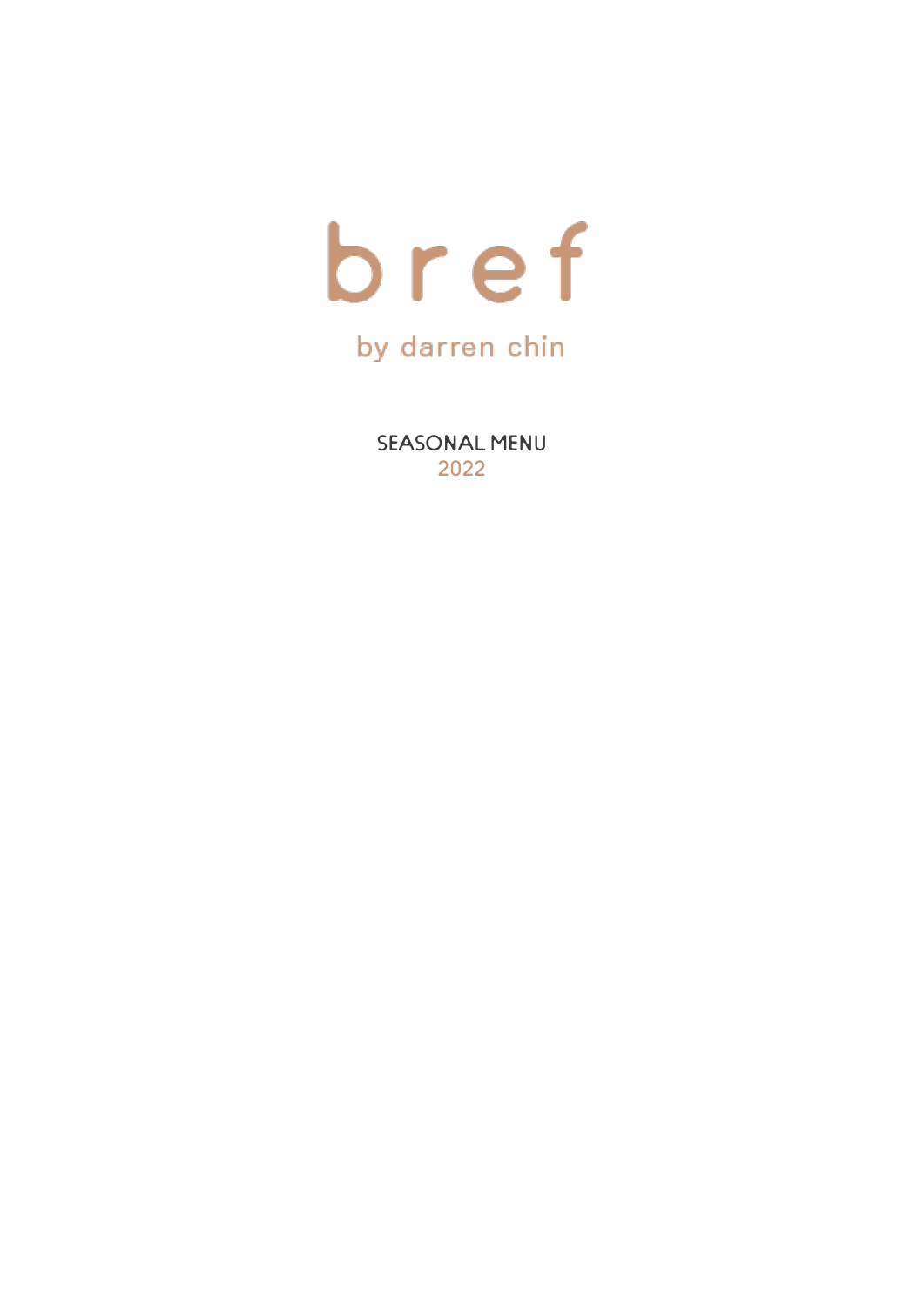

"Bref" is French for "brief" or "short".

Bref started life as a "shorter", more casual version of our sister restaurant, DC. And indeed, we strive to provide all our patrons a memorable dining experience in a casual setting full of joy, laughter and of course good food and wine.

Over the last few years, we have strived to find a balance between pushing the boundaries of creativity, and maintaining the classic dishes that put us on the map. But regardless, we cook not to please ourselves, but only for your pleasure.

I spent most of my youth in the kitchen, and was lucky to get my first head chef job here at Bref. Yet being a cook is not an easy vocation. We spend more time in the kitchen with our teams than with our loved ones, our holidays at the stoves instead of gathering with family and friends. Our only fuel is our love for cooking, and the most valuable reward we can have is when our guests say 'Thank you for a wonderful dinner'.

My team and I are glad to welcome you to Bref. To our regulars, we thank you from the bottom of our hearts for your loyalty, your feedback and friendship, especially over the last two difficult years. To new guests, we will do our best to win your trust, and to ensure you want to come back for more!

Chef Lim Wei Han, Chef Patron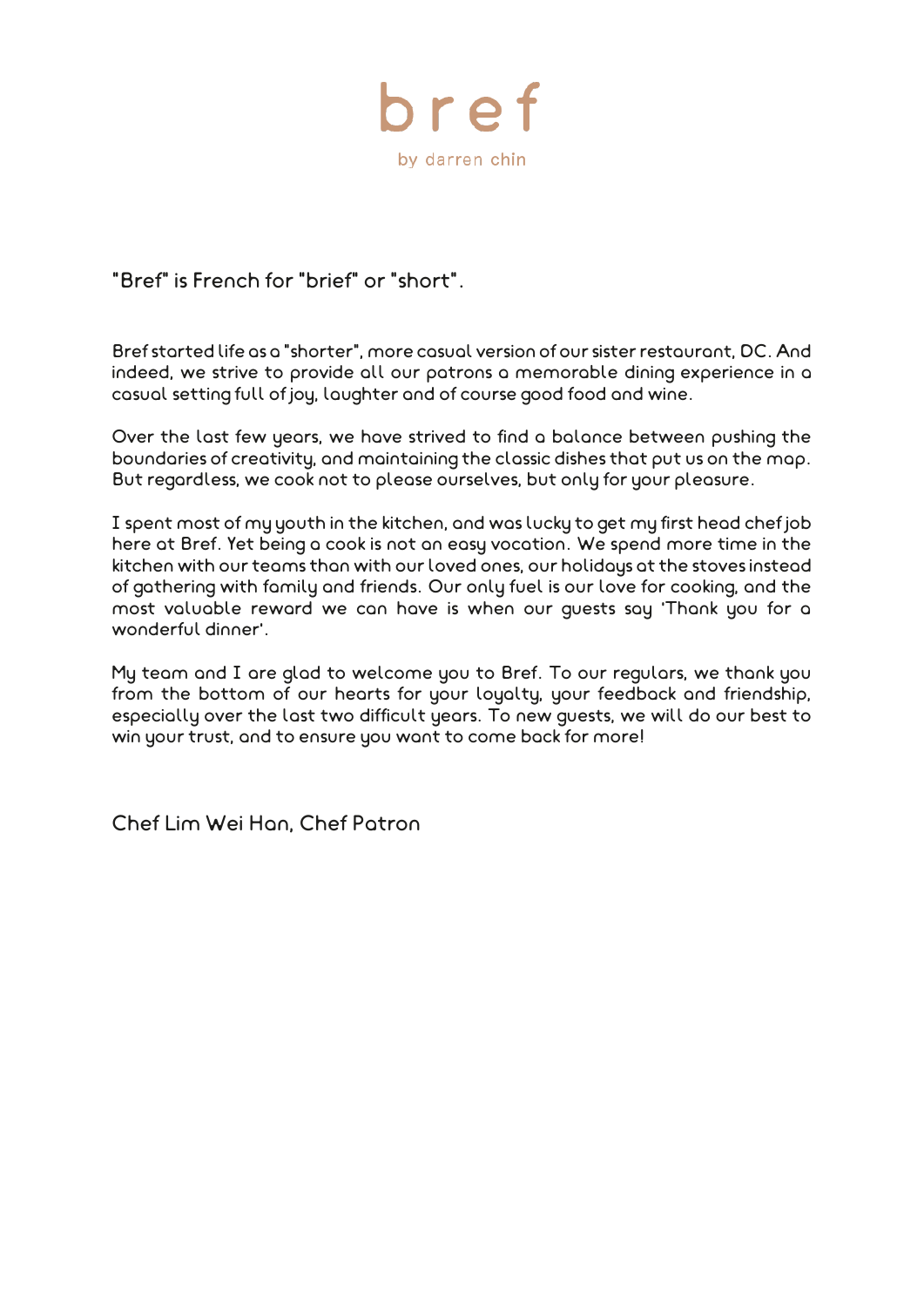# Bref seasonal dinner set menu

RM388.00 p/pax RM678.00 p/pax with optional food-wine pairing

### Chef's Amuse Bouche

#### 1 st Course

Hokkaido Scallop Yacon | Stuffed Sweet Pepper | Bonito Cucumber Yuzu Vineigrette | Dill oil \*Frederic Magnien Cremant de Bourgogne, Blanc de Noir, Extra brut, Bourgogne, France, NV\*

### 2<sup>nd</sup> Course

Cold Cappelini Creamy Abalone Dressing | Marinated ama-ebi | Alaska King Crab | Bafun Uni | Ikura \*Pio Cesare, Gavi di Gavi, Cortese, Piedmont, Italy, 2019\*

### 3 rd Course - Mains - Choice of either

Wild Caught Kurau

Charred Baby Radish | Marinated Radish Top | Buttermilk Fish Emulsion | Chives Oil \*J.Moreau & Fils, Chablis 1er Cru Vaillons, Bourgogne, France, 2018\*

Or

Cherry Valley Duck Breast Aged In-house | Honey and Spice Glaze | Elder Flower | Caramelized Fig and Peach Roasted Duck Bone Jus

> \*Craggy Range Te Muna Road Vineyard, Pinot Noir, Martinborough, New Zealand 2018\*

> > Or

Optional Protein Upgrade RM98.00**++**

Australian Wagyu mb7 Truffle Celeriac Cream | Trumpet Mushroom | Charred Brocollini | Bourdelaise Sauce \*Dandelion vineyards, Shiraz, Barossa Valley, Australia, 2018\*

#### 4 th Course - Dessert

Pistachio Paris-Brest Creme Legre | Pistachio Ice-cream with Olive Oil and Sea Salt \*De Bortoli Noble One Botrytis, Semillon, Riverina, Australia 2010\*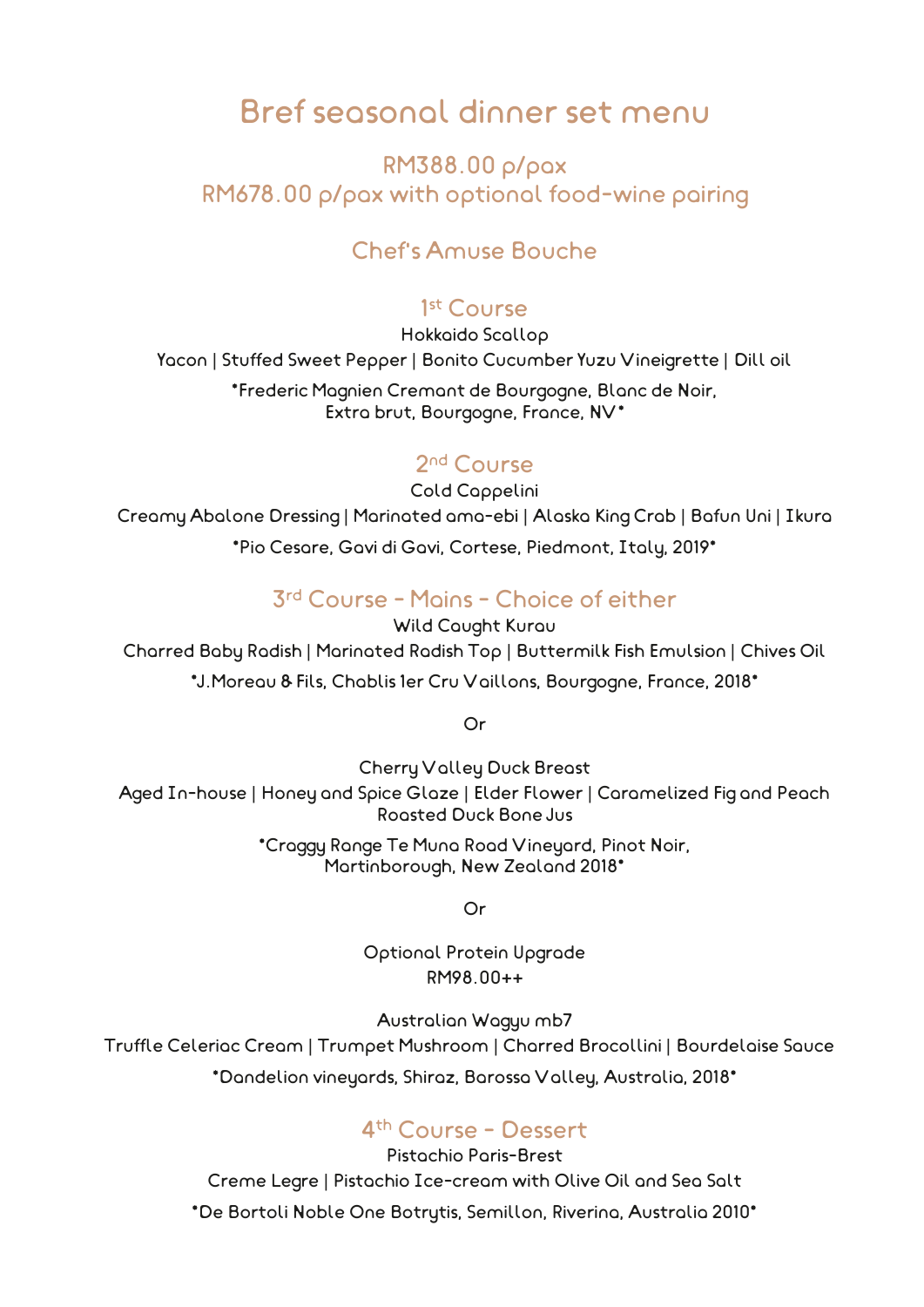# A LA CARTE

With our compliments, and love Freshly Baked Sourdough Bread Warm Artichoke and Spinach Dip | Grano Padano | Pizzutello Tomato | Onion Jam

### ENTREE

| Premium Irish Oysters<br>$65.0$ for $3$ pcs<br>Aged Ponzu Dressing   Ikuro<br>120.0 for 6 pcs     |       |
|---------------------------------------------------------------------------------------------------|-------|
| Cold Cappellini<br>Creamy Abalone Dressing   Marinated Ama-ebi   Alaska King Crab   Bafun Uni     | 120.0 |
| Abolone & Nori<br>Sabah Braise Abalone   Seaweed Chips   Nori Oil   Burnt Zucchini   Bamboo Shoot | 75.0  |
| Hokkaido Scallop<br>Yacon   Stuffed Sweet Pepper   Bonito Cucumber Yuzu Vineigrette   Dill oil    | 75.0  |
| <b>Duck Leg Fricossee</b><br>Potato Pavé   Forestiere Mushrooms   Kohralbi   Mustard cream        | 70.0  |
| <b>Italian Buratta</b><br>Tomato Powder   Basil Pesto   Pickled Anchovy Fillet   Micro Herb Salad | 55.0  |
| <b>Chateaubriand Beef Tartar</b><br>Smoked Olive Oil   Blinis   Buckwheat   Homemade Sour Cream   | 60.0  |
| Pan-Seared "Rougie" Duck Foie Gras<br>Cherry Gostrique Sauce   Potato Fondant                     | 75.0  |
| <b>Buttermilk Fried Chicken</b><br>Gochujang Aioli   Fermented Umami radish   Fried Curry Leaf    | 58.0  |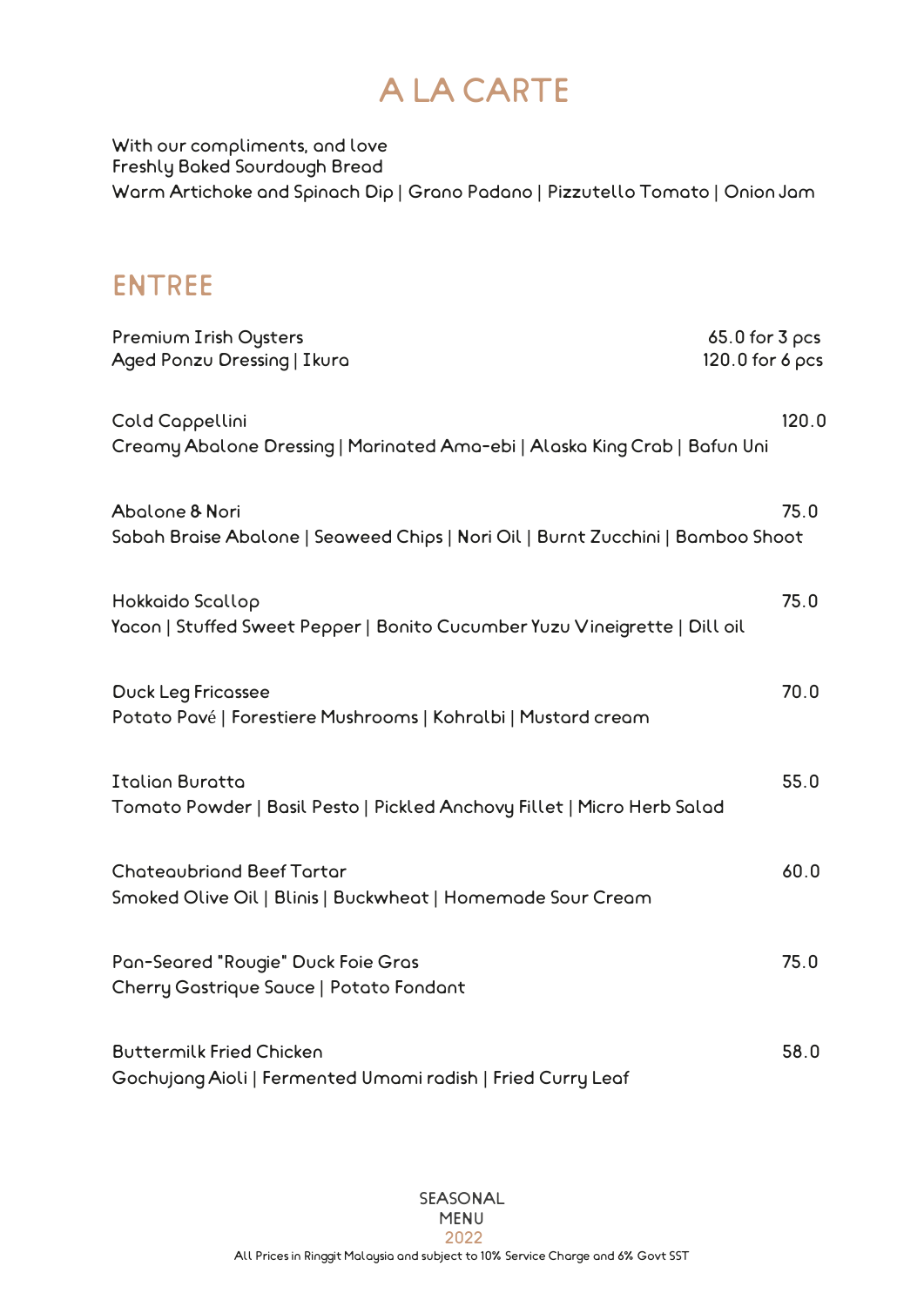

# Salads & Vegetarian

| Panache Of Zucchini<br>Char-Roasted Green and Yellow Zucchini   Umami Tomato   Zucchini ribbons<br>Pumpkin Kernels   Mint pistou   Smoke Yoghurt   Tempura Zucchini Flower | 55.0 |
|----------------------------------------------------------------------------------------------------------------------------------------------------------------------------|------|
| Mushroom Medley (V)<br>Crispy portobello   Pickled Shimeji   Button   Cep   Grilled King Oyster<br>Seared Split Gill   Toasted Pine Nuts   Ricotta Cream   Chives Oil      | 58.0 |
| Soups                                                                                                                                                                      |      |
| Diver Clam and Fresh Crab Chowder<br>Buttered Crouton   Ardonia Extra Virgin Olive Oil                                                                                     | 58.0 |
| Creamy Jerusalem Artichoke<br><b>Block Truffle   Buttered Croutons</b>                                                                                                     | 45.0 |
| <b>PASTA</b>                                                                                                                                                               |      |
| Pappardalle "Umami XL"<br>Shoved Block Truffle   Solted Kombu                                                                                                              | 98.0 |
| Spoghetti "Con Gomberi"<br>Fresh Sea Tiger Prawn   Crushed Pizzutello Tomatoes   Basil Crest                                                                               | 85.0 |
| X.O Cappelini<br>Grilled Fresh Tiger Prown   X.O cream   Aged Ponzu   Smoked Olive Oil                                                                                     | 78.0 |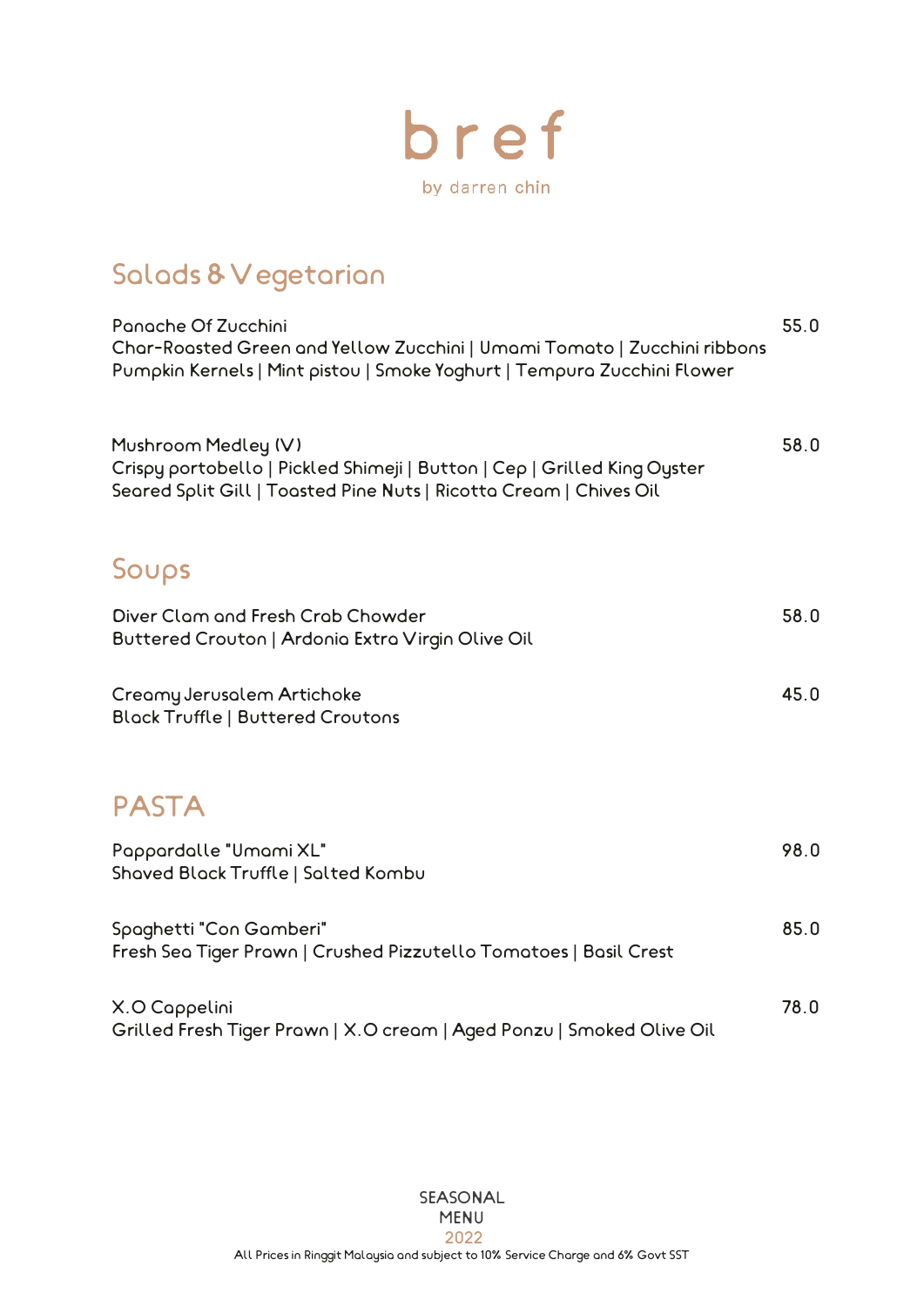

### MAINS - 1

| Signature Slow-Roasted Rack of Lamb<br>Harissa   Lamb Merguez   Potato   Charred Baby Zuchinni   Fermented Gooseberry | 188.0 |
|-----------------------------------------------------------------------------------------------------------------------|-------|
|                                                                                                                       |       |
| Australian Wagyu Beef 250g (Marbling Score 7)                                                                         | 290.0 |
| Grilled on Binchotan Coals   Marinated Porcini   Chaliapin Sauce                                                      |       |
| Australian Black Angus Tenderloin (130g)                                                                              | 178.0 |
| Truffle Celerioc Cream   Trumpet Mushroom   Charred Brocollini                                                        |       |
| <b>Cherry Valley Duck Breast</b>                                                                                      | 128.0 |
| Aged In-house   Honey and Spice Glaze   Elder flower                                                                  |       |
| Caramelized Fig and Peach   Roasted Duck Bone Jus                                                                     |       |
| <b>Conodion Lobster</b>                                                                                               | 298.0 |
| Poach in Lobster Butter   Spaghettini   Lobster Emulsion   Baby Asparagus                                             |       |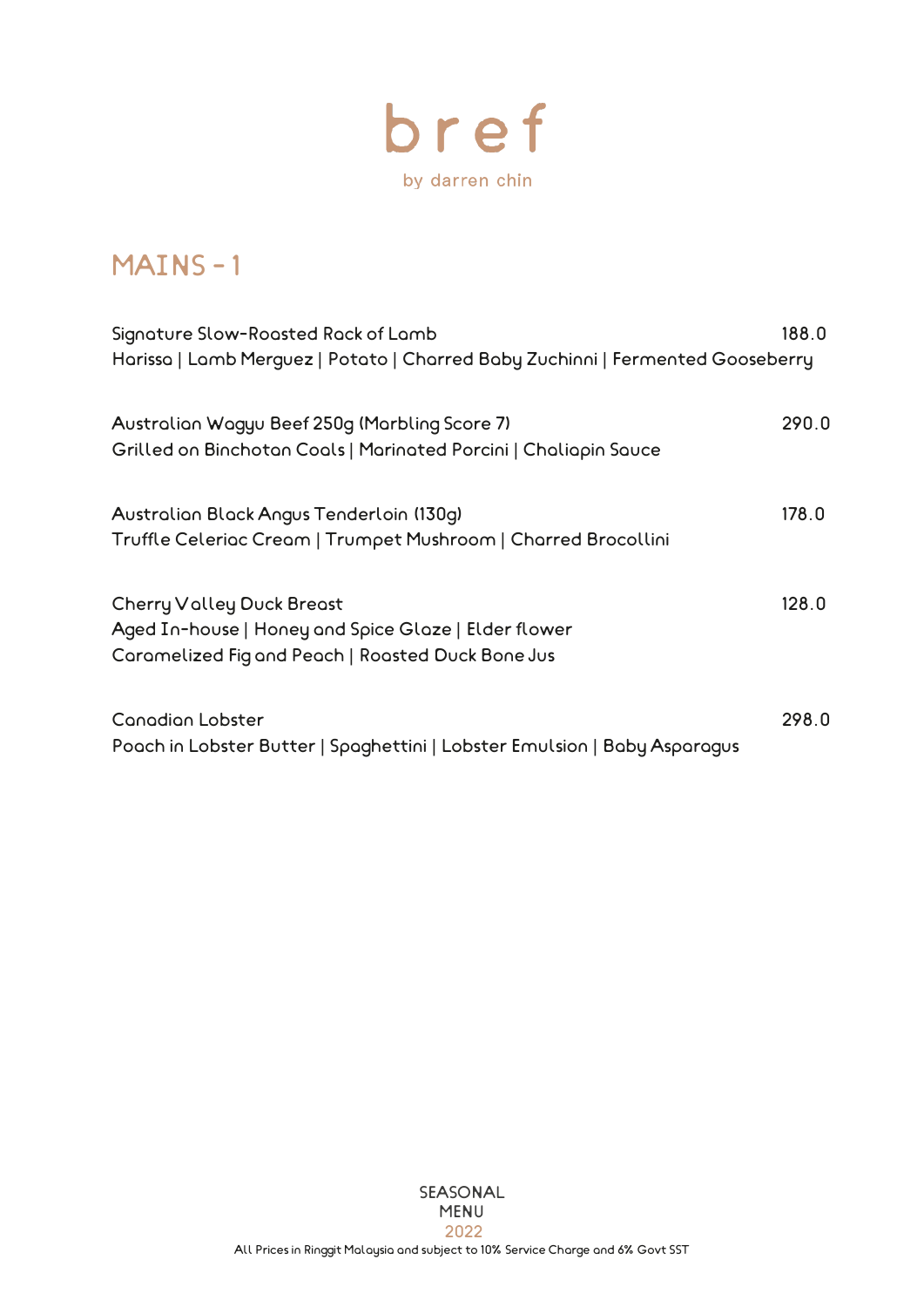

# MAINS - 2

| <b>Galician Octopus</b><br>Slow-cook to Tender   Charred over Binchotan Coals  <br>Grilled Pepperoncini relish   Local Vegetable Salad  | 188.0 |
|-----------------------------------------------------------------------------------------------------------------------------------------|-------|
| Dry Aged Spring Chicken<br>Marinated Dry Aged   Crispy Skin   Warm Potato Salad with Turkey Ham<br>Charred Broccolini   Koji Rice Sauce | 148.0 |
| Seabream<br>Whey and Fermented Cherry Tomato Sauce   Leek Fondue<br>Charred Asparagus   Dill oil                                        | 98.0  |
| Norwegian Trout<br>Crispy skin   Smoked Couliflower Cream   Buttered Petit Pois   Oyster Emulsion                                       | 125.0 |
| Wild cought Kurou<br>Charred Baby Radish   Marinated Radish Top   Buttermilk Fish Emulsion                                              | 110.0 |